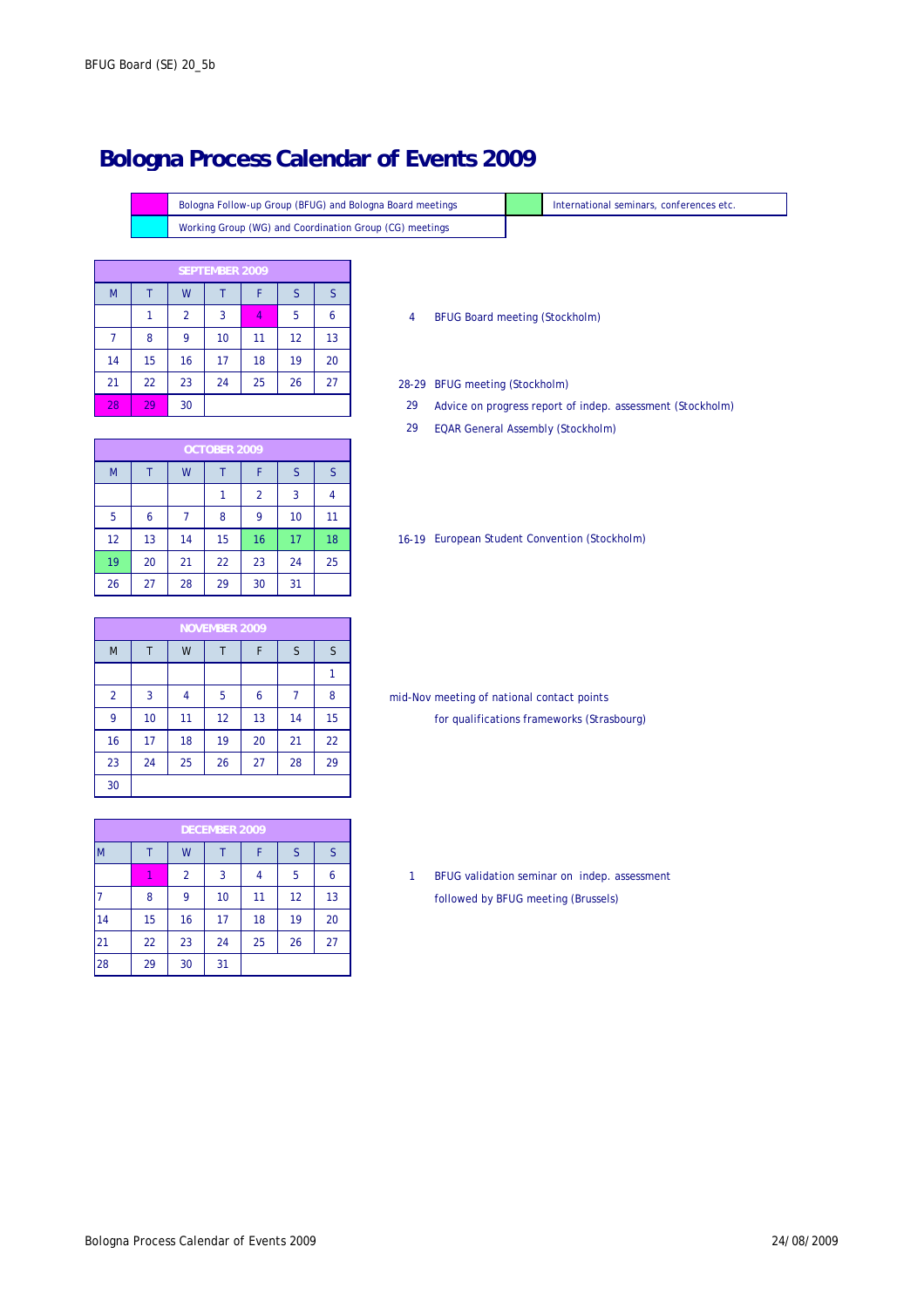Bologna Follow-up Group (BFUG) and Bologna Board meetings **International seminars**, conferences etc. Working Group (WG) and Coordination Group (CG) meetings

|    | JANUARY 2010 |    |    |    |    |    |  |  |
|----|--------------|----|----|----|----|----|--|--|
| M  |              | W  |    | F  | S  | S  |  |  |
|    |              |    |    | 1  | 2  | 3  |  |  |
| 4  | 5            | 6  |    | 8  | 9  | 10 |  |  |
| 11 | 12           | 13 | 14 | 15 | 16 | 17 |  |  |
| 18 | 19           | 20 | 21 | 22 | 23 | 24 |  |  |
| 25 | 26           | 27 | 28 | 29 | 30 | 31 |  |  |

| 18 | 19 | ZU | 21            | 22 | 23 | 24 |
|----|----|----|---------------|----|----|----|
| 25 | 26 | 27 | 28            | 29 | 30 | 31 |
|    |    |    |               |    |    |    |
|    |    |    | FEBRUARY 2010 |    |    |    |
| M  |    | W  |               |    | S  | S  |
|    | 2  | 3  |               | 5  | 6  |    |
| 8  | 9  | 10 | 11            | 12 | 13 | 14 |

22 23 24 25 26 27 28

28-29 BFUG Board meeting (Madrid)

15 | 16 | 17 <mark>| 18 | 19 |</mark> 20 | 21 | 18-19 18-19 BFUG meeting (Madrid) Seminar on Recognition of Prior Learning (Brussels, exact date tbc) Seminar on relation QF-EHEA and EQF-LLL (Ireland, date tbc)

|    | <b>MARCH 2010</b> |    |    |    |    |    |  |  |
|----|-------------------|----|----|----|----|----|--|--|
| M  |                   | W  |    | F  | S  | S  |  |  |
| 1  | $\overline{2}$    | 3  | 4  | 5  | 6  |    |  |  |
| 8  | 9                 | 10 | 11 | 12 | 13 | 14 |  |  |
| 15 | 16                | 17 | 18 | 19 | 20 | 21 |  |  |
| 22 | 23                | 24 | 25 | 26 | 27 | 28 |  |  |
| 29 | 30                | 31 |    |    |    |    |  |  |

M | T | W | T | F | S | S  $1$  2 3 4 5 6 7 8 9 10 11 12 13 14 15 16 17 18 19 20 21 22 23 24 25 26 27 28 29 30

- 7-12 European Student Summit (Vienna)
- 11-12 Ministerial Conference (Budapest/Vienna)
- 12 2nd Bologna Policy Forum (Vienna)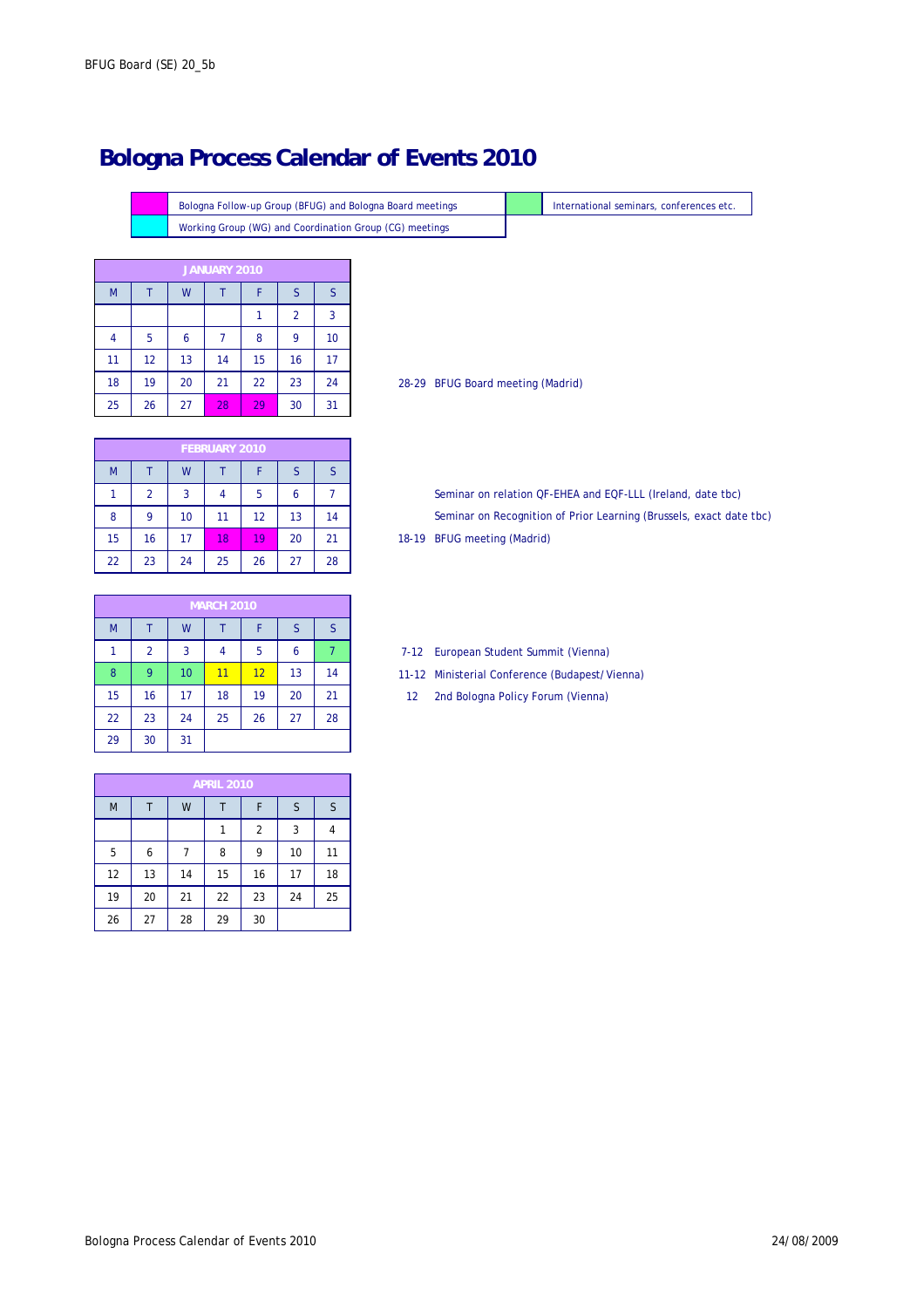Working Group (WG) and Coordination Group (CG) meetings Bologna Follow-up Group (BFUG) and Bologna Board meetings

|    |    |    | <b>MAY 2010</b> |    |    |                |
|----|----|----|-----------------|----|----|----------------|
| M  | Τ  | W  | Т               | F  | S  | S              |
|    |    |    |                 |    | 1  | $\overline{2}$ |
| 3  | 4  | 5  | 6               |    | 8  | 9              |
| 10 | 11 | 12 | 13              | 14 | 15 | 16             |
| 17 | 18 | 19 | 20              | 21 | 22 | 23             |
| 24 | 25 | 26 | 27              | 28 | 29 | 30             |
| 31 |    |    |                 |    |    |                |

|    |    |                | <b>JUNE 2010</b> |    |    |    |
|----|----|----------------|------------------|----|----|----|
| M  |    | W              |                  | F  | S  | S  |
|    |    | $\overline{2}$ | 3                | 4  | 5  | 6  |
| 7  | 8  | 9              | 10               | 11 | 12 | 13 |
| 14 | 15 | 16             | 17               | 18 | 19 | 20 |
| 21 | 22 | 23             | 24               | 25 | 26 | 27 |
| 28 | 29 | 30             |                  |    |    |    |

|    |    |    | <b>JULY 2010</b> |                |    |    |
|----|----|----|------------------|----------------|----|----|
| M  |    | W  |                  | F              | S  | S  |
|    |    |    | 1                | $\overline{2}$ | 3  | 4  |
| 5  | 6  |    | 8                | 9              | 10 | 11 |
| 12 | 13 | 14 | 15               | 16             | 17 | 18 |
| 19 | 20 | 21 | 22               | 23             | 24 | 25 |
| 26 | 27 | 28 | 29               | 30             | 31 |    |

|    | <b>AUGUST 2010</b> |    |    |    |    |    |  |  |
|----|--------------------|----|----|----|----|----|--|--|
| M  |                    | W  |    | F  | S  | S  |  |  |
|    |                    |    |    |    |    |    |  |  |
| 2  | 3                  | 4  | 5  | 6  | 7  | 8  |  |  |
| 9  | 10                 | 11 | 12 | 13 | 14 | 15 |  |  |
| 16 | 17                 | 18 | 19 | 20 | 21 | 22 |  |  |
| 23 | 24                 | 25 | 26 | 27 | 28 | 29 |  |  |
| 30 | 31                 |    |    |    |    |    |  |  |

24-25 BFUG meeting (Alden Biesen)

International seminars, conferences etc.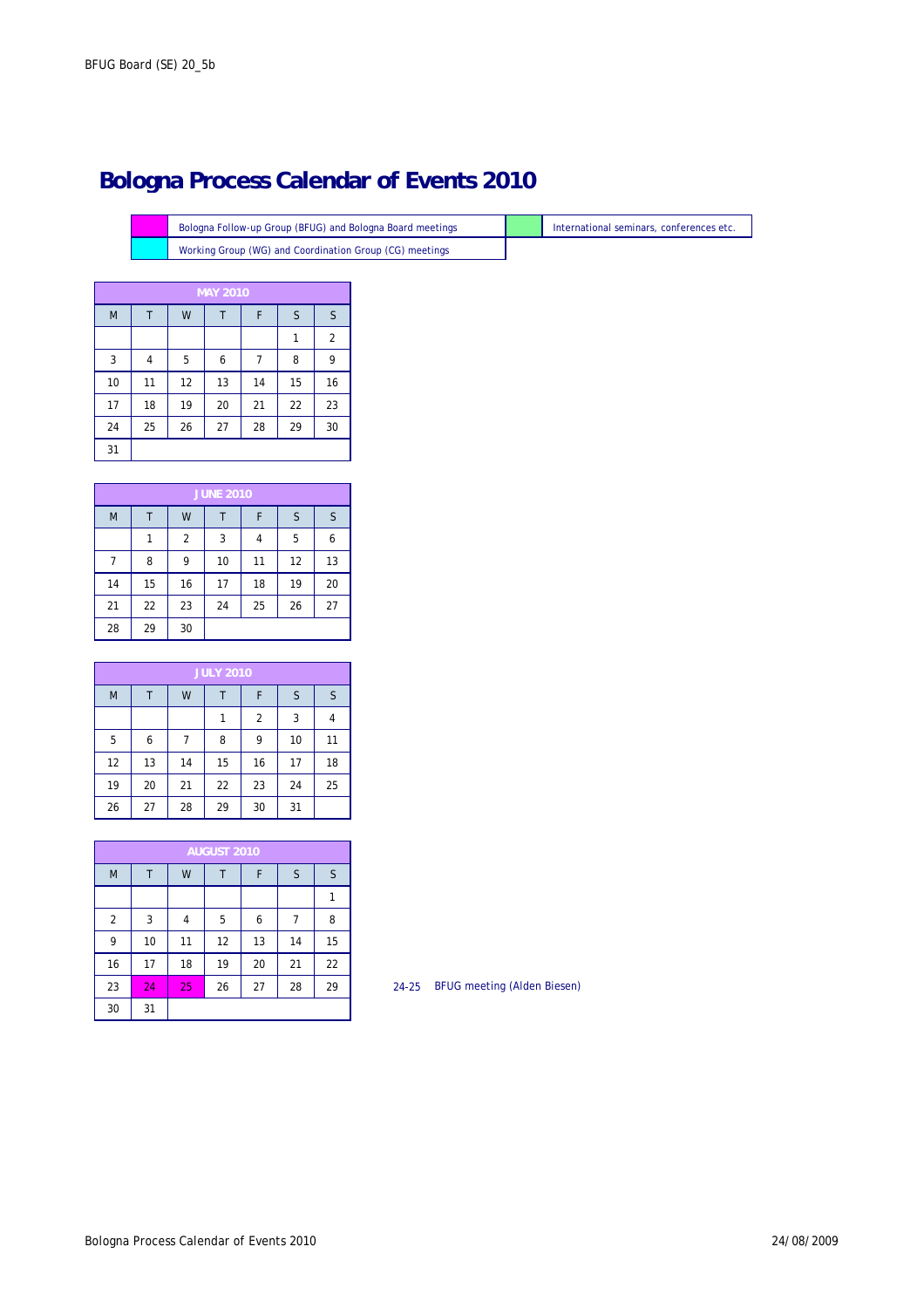Working Group (WG) and Coordination Group (CG) meetings Bologna Follow-up Group (BFUG) and Bologna Board meetings

| <b>SEPTEMBER 2010</b> |    |    |                |    |    |    |  |
|-----------------------|----|----|----------------|----|----|----|--|
| M                     |    | W  |                | F  | S  | S  |  |
|                       |    |    | $\overline{2}$ | 3  | 4  | 5  |  |
| 6                     |    | 8  | 9              | 10 | 11 | 12 |  |
| 13                    | 14 | 15 | 16             | 17 | 18 | 19 |  |
| 20                    | 21 | 22 | 23             | 24 | 25 | 26 |  |
| 27                    | 28 | 29 | 30             |    |    |    |  |

Perspectives of Student Services/Student Affairs in the EHEA Fall 2010 (Berlin or another capital of Central and Eastern Europe): Seminar on the Social Dimension - Stocktaking and Future

International seminars, conferences etc.

14-15 Belgian Presidency seminar "Modernising Higher Education" (Namur)

|    | OCTOBER 2010 |    |    |    |                |    |  |  |  |
|----|--------------|----|----|----|----------------|----|--|--|--|
| M  |              | W  |    | F  | S              | S  |  |  |  |
|    |              |    |    |    | $\overline{2}$ | 3  |  |  |  |
| 4  | 5            | 6  |    | 8  | 9              | 10 |  |  |  |
| 11 | 12           | 13 | 14 | 15 | 16             | 17 |  |  |  |
| 18 | 19           | 20 | 21 | 22 | 23             | 24 |  |  |  |
| 25 | 26           | 27 | 28 | 29 | 30             | 31 |  |  |  |

| <b>NOVEMBER 2010</b> |    |    |    |    |    |    |  |
|----------------------|----|----|----|----|----|----|--|
| M                    | Т  | W  |    | F  | S  | S  |  |
|                      | 2  | 3  | 4  | 5  | 6  |    |  |
| 8                    | 9  | 10 | 11 | 12 | 13 | 14 |  |
| 15                   | 16 | 17 | 18 | 19 | 20 | 21 |  |
| 22                   | 23 | 24 | 25 | 26 | 27 | 28 |  |
| 29                   | 30 |    |    |    |    |    |  |

| <b>DECEMBER 2010</b> |    |    |    |    |    |    |  |
|----------------------|----|----|----|----|----|----|--|
| M                    |    | W  |    | F  | S  | S  |  |
|                      |    |    | 2  | 3  |    | 5  |  |
| 6                    |    | 8  | 9  | 10 | 11 | 12 |  |
| 13                   | 14 | 15 | 16 | 17 | 18 | 19 |  |
| 20                   | 21 | 22 | 23 | 24 | 25 | 26 |  |
| 27                   | 28 | 29 | 30 | 31 |    |    |  |

Stakeholders' Forum on Student Centred Learning

6 Belgian Pres. seminar "Quality and Transparency as Interface between Vocational Ed. and Training, Higher Education and Schools" (Bruges)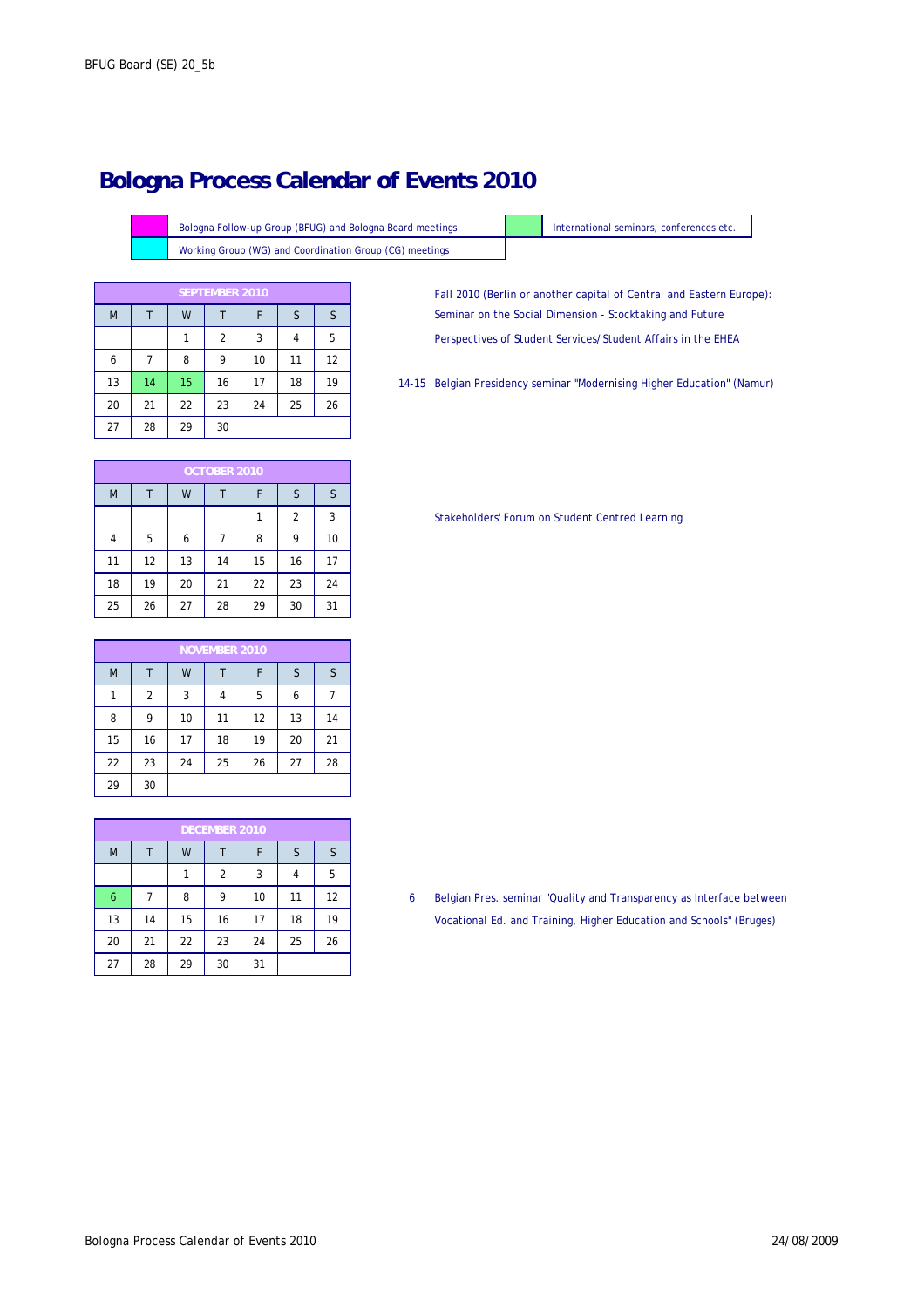Working Group (WG) and Coordination Group (CG) meetings Bologna Follow-up Group (BFUG) and Bologna Board meetings **International seminars**, conferences etc.

| JANUARY 2011 |    |    |    |    |    |                |  |
|--------------|----|----|----|----|----|----------------|--|
| M            |    | W  | Т  | F  | S  | S              |  |
|              |    |    |    |    |    | $\overline{2}$ |  |
| 3            | 4  | 5  | 6  |    | 8  | 9              |  |
| 10           | 11 | 12 | 13 | 14 | 15 | 16             |  |
| 17           | 18 | 19 | 20 | 21 | 22 | 23             |  |
| 24           | 25 | 26 | 27 | 28 | 29 | 30             |  |
| 31           |    |    |    |    |    |                |  |

|    | <b>FEBRUARY 2011</b> |                |    |    |    |    |  |  |
|----|----------------------|----------------|----|----|----|----|--|--|
| M  |                      | W              |    | F  | S  | S  |  |  |
|    |                      | $\overline{2}$ | 3  | 4  | 5  | 6  |  |  |
|    | 8                    | 9              | 10 | 11 | 12 | 13 |  |  |
| 14 | 15                   | 16             | 17 | 18 | 19 | 20 |  |  |
| 21 | 22                   | 23             | 24 | 25 | 26 | 27 |  |  |
| 28 |                      |                |    |    |    |    |  |  |

|    | <b>MARCH 2011</b> |                |    |    |    |    |  |  |
|----|-------------------|----------------|----|----|----|----|--|--|
| M  |                   | W              |    | F  | S  | S  |  |  |
|    |                   | $\overline{2}$ | 3  | 4  | 5  | 6  |  |  |
| 7  | 8                 | 9              | 10 | 11 | 12 | 13 |  |  |
| 14 | 15                | 16             | 17 | 18 | 19 | 20 |  |  |
| 21 | 22                | 23             | 24 | 25 | 26 | 27 |  |  |
| 28 | 29                | 30             | 31 |    |    |    |  |  |

| <b>APRIL 2011</b> |    |    |    |    |                |    |  |  |
|-------------------|----|----|----|----|----------------|----|--|--|
| M                 |    | W  |    | F  | S              | S  |  |  |
|                   |    |    |    |    | $\overline{2}$ | 3  |  |  |
| 4                 | 5  | 6  |    | 8  | 9              | 10 |  |  |
| 11                | 12 | 13 | 14 | 15 | 16             | 17 |  |  |
| 18                | 19 | 20 | 21 | 22 | 23             | 24 |  |  |
| 25                | 26 | 27 | 28 | 29 | 30             |    |  |  |

Seminar "The European Dimension of Quality Assurance" (Berlin)

February or March (exact date tbc):

Seminar "From imbalanced to balanced mobility in the EHEA" (Berlin)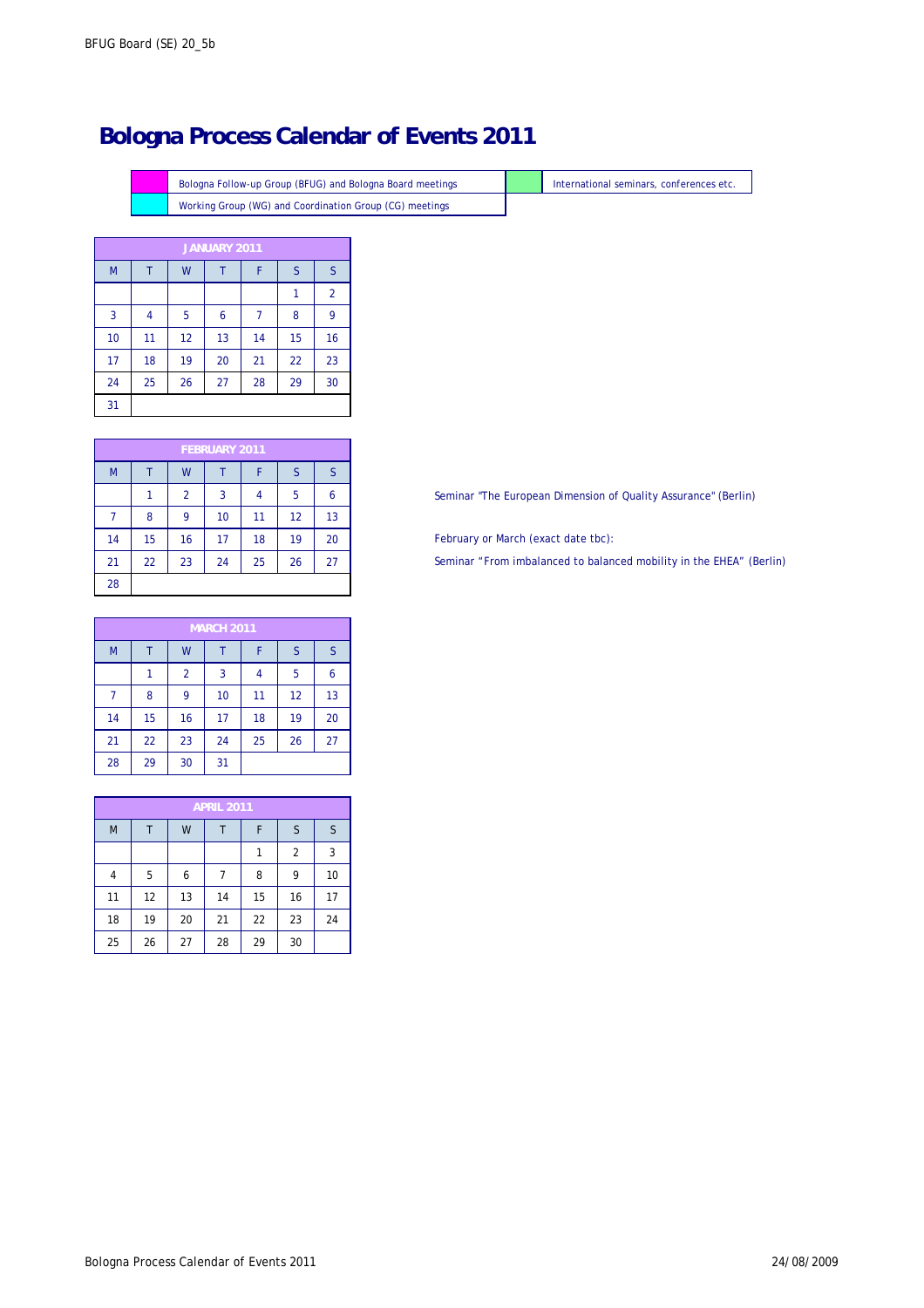Working Group (WG) and Coordination Group (CG) meetings Bologna Follow-up Group (BFUG) and Bologna Board meetings International seminars, conferences etc.

| <b>MAY 2011</b> |    |    |    |    |    |    |  |
|-----------------|----|----|----|----|----|----|--|
| M               | Т  | W  | Т  | F  | S  | S  |  |
|                 |    |    |    |    |    |    |  |
| $\overline{2}$  | 3  | 4  | 5  | 6  | 7  | 8  |  |
| 9               | 10 | 11 | 12 | 13 | 14 | 15 |  |
| 16              | 17 | 18 | 19 | 20 | 21 | 22 |  |
| 23              | 24 | 25 | 26 | 27 | 28 | 29 |  |
| 30              | 31 |    |    |    |    |    |  |

| <b>JUNE 2011</b> |    |    |    |    |    |    |  |
|------------------|----|----|----|----|----|----|--|
| M                |    | W  |    | F  | S  | S  |  |
|                  |    |    | 2  | 3  |    | 5  |  |
| 6                |    | 8  | 9  | 10 | 11 | 12 |  |
| 13               | 14 | 15 | 16 | 17 | 18 | 19 |  |
| 20               | 21 | 22 | 23 | 24 | 25 | 26 |  |
| 27               | 28 | 29 | 30 |    |    |    |  |

| <b>JULY 2011</b> |    |    |    |    |    |    |  |
|------------------|----|----|----|----|----|----|--|
| M                |    | W  |    | F  | S  | S  |  |
|                  |    |    |    | 1  | 2  | 3  |  |
| 4                | 5  | 6  |    | 8  | 9  | 10 |  |
| 11               | 12 | 13 | 14 | 15 | 16 | 17 |  |
| 18               | 19 | 20 | 21 | 22 | 23 | 24 |  |
| 25               | 26 | 27 | 28 | 29 | 30 | 31 |  |

| <b>AUGUST 2011</b> |                |    |    |    |    |    |  |
|--------------------|----------------|----|----|----|----|----|--|
| M                  |                | W  |    | F  | S  | S  |  |
|                    | $\overline{2}$ | 3  | 4  | 5  | 6  |    |  |
| 8                  | 9              | 10 | 11 | 12 | 13 | 14 |  |
| 15                 | 16             | 17 | 18 | 19 | 20 | 21 |  |
| 22                 | 23             | 24 | 25 | 26 | 27 | 28 |  |
| 29                 | 30             | 31 |    |    |    |    |  |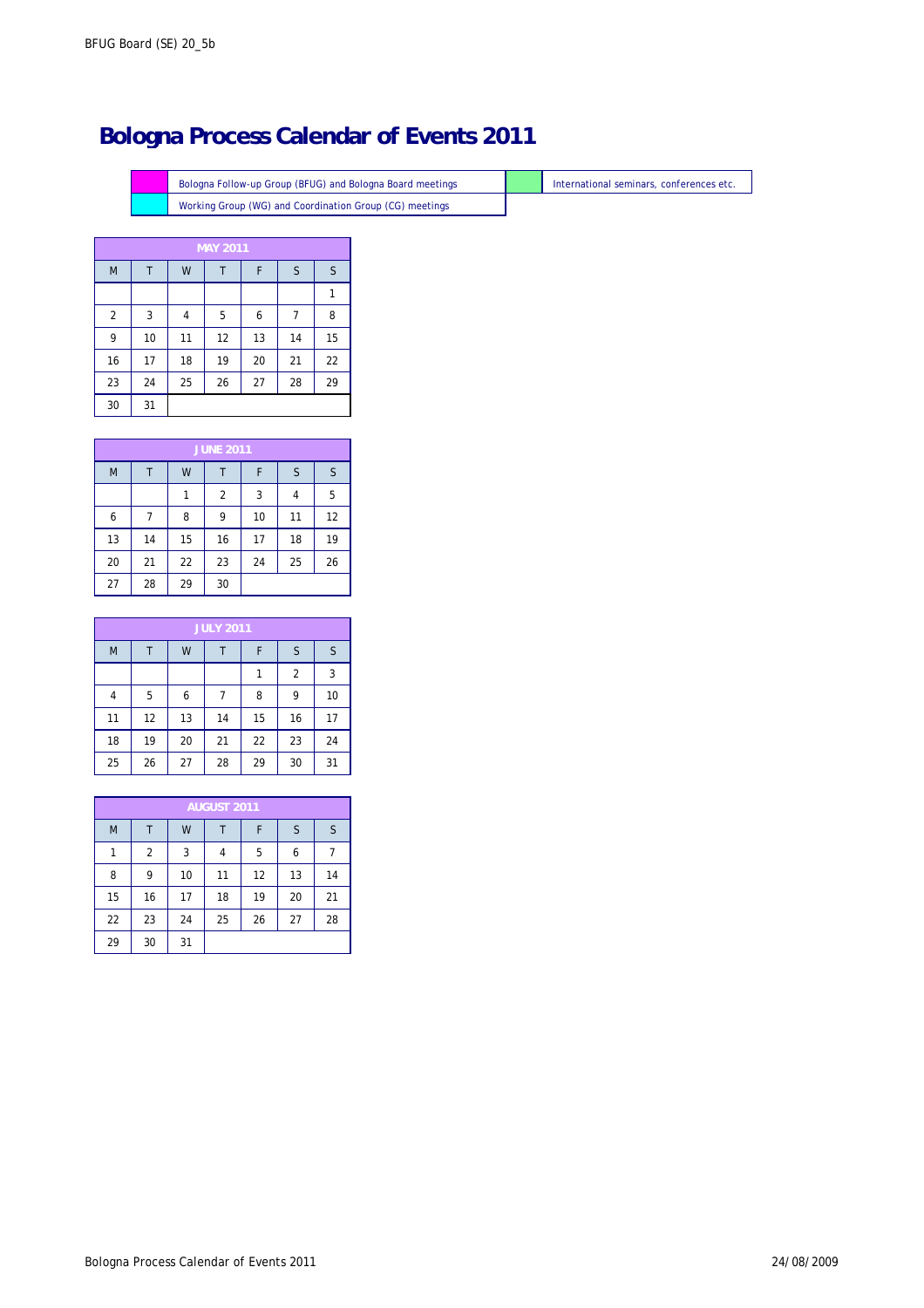Working Group (WG) and Coordination Group (CG) meetings Bologna Follow-up Group (BFUG) and Bologna Board meetings **International seminars**, conferences etc.

|    |    |    | <b>SEPTEMBER 2011</b> |                |    |    |
|----|----|----|-----------------------|----------------|----|----|
| M  |    | W  |                       | F              | S  | S  |
|    |    |    |                       | $\overline{2}$ | 3  |    |
| 5  | 6  |    | 8                     | 9              | 10 | 11 |
| 12 | 13 | 14 | 15                    | 16             | 17 | 18 |
| 19 | 20 | 21 | 22                    | 23             | 24 | 25 |
| 26 | 27 | 28 | 29                    | 30             |    |    |

|    |    |    | OCTOBER 2011 |    |    |                |
|----|----|----|--------------|----|----|----------------|
| M  | Т  | W  |              | F  | S  | S              |
|    |    |    |              |    |    | $\overline{2}$ |
| 3  | 4  | 5  | 6            | 7  | 8  | 9              |
| 10 | 11 | 12 | 13           | 14 | 15 | 16             |
| 17 | 18 | 19 | 20           | 21 | 22 | 23             |
| 24 | 25 | 26 | 27           | 28 | 29 | 30             |
| 31 |    |    |              |    |    |                |

|    |    |                | <b>NOVEMBER 2011</b> |    |    |    |
|----|----|----------------|----------------------|----|----|----|
| M  |    | W              |                      | F  | S  | S  |
|    | 1  | $\overline{2}$ | 3                    | 4  | 5  | 6  |
|    | 8  | 9              | 10                   | 11 | 12 | 13 |
| 14 | 15 | 16             | 17                   | 18 | 19 | 20 |
| 21 | 22 | 23             | 24                   | 25 | 26 | 27 |
| 28 | 29 | 30             |                      |    |    |    |

|    |    |    | <b>DECEMBER 2011</b> |    |    |    |
|----|----|----|----------------------|----|----|----|
| M  |    | W  |                      | F  | S  |    |
|    |    |    |                      | 2  | 3  |    |
| 5  | 6  |    | 8                    | 9  | 10 | 11 |
| 12 | 13 | 14 | 15                   | 16 | 17 | 18 |
| 19 | 20 | 21 | 22                   | 23 | 24 | 25 |
| 26 | 27 | 28 | 29                   | 30 | 31 |    |

European Master Education" (Berlin) Seminar "Diversity and common standards in